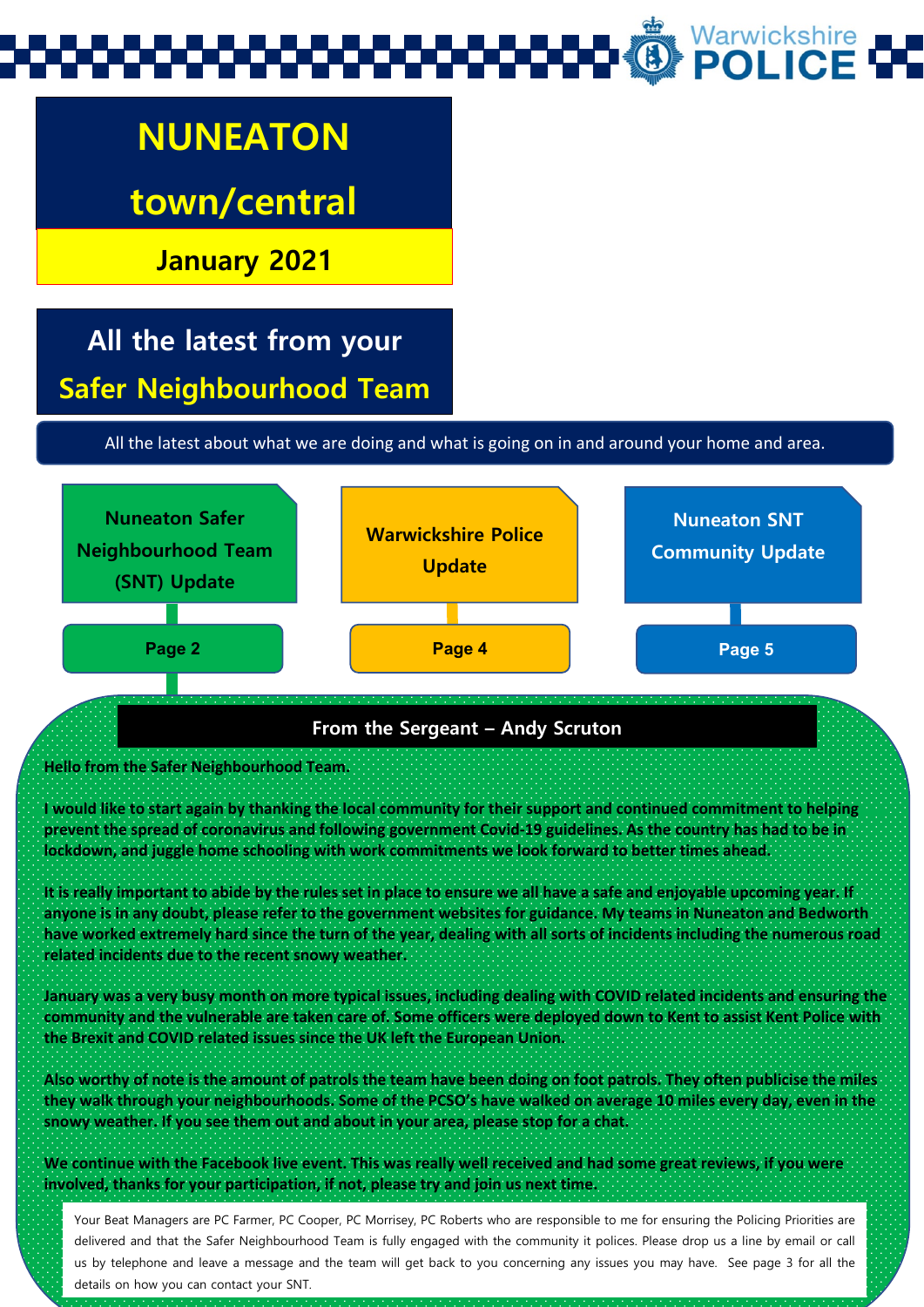

l, **Nuneaton town/central Safer Neighbourhood Team** 

**How to keep up with Nuneaton central Safer Neighbourhood**  We are on Twitter: **@NuneatonCops** We are on Facebook: **Nuneaton and Bedworth Police**

### **Out and about with Nuneaton TOWN/CENTRAL**

Town/Central

- There has been Section 59's issued in town centre for electric scooter. Further Information on e-scooter is provided in the section below.
- There has been parking tickets issued to individuals driving unauthorised vehicles within town centre.
- Covid-19 (Coronavirus) Vaccination centre is now in Abbey gate shopping centre – local SNT have been making visits to the centre on a regular basis.
- We have arranged a Facebook forum to live chat with members through our 'Neighbourhood watch' Facebook page , this event will take place on Friday 5 February 2021.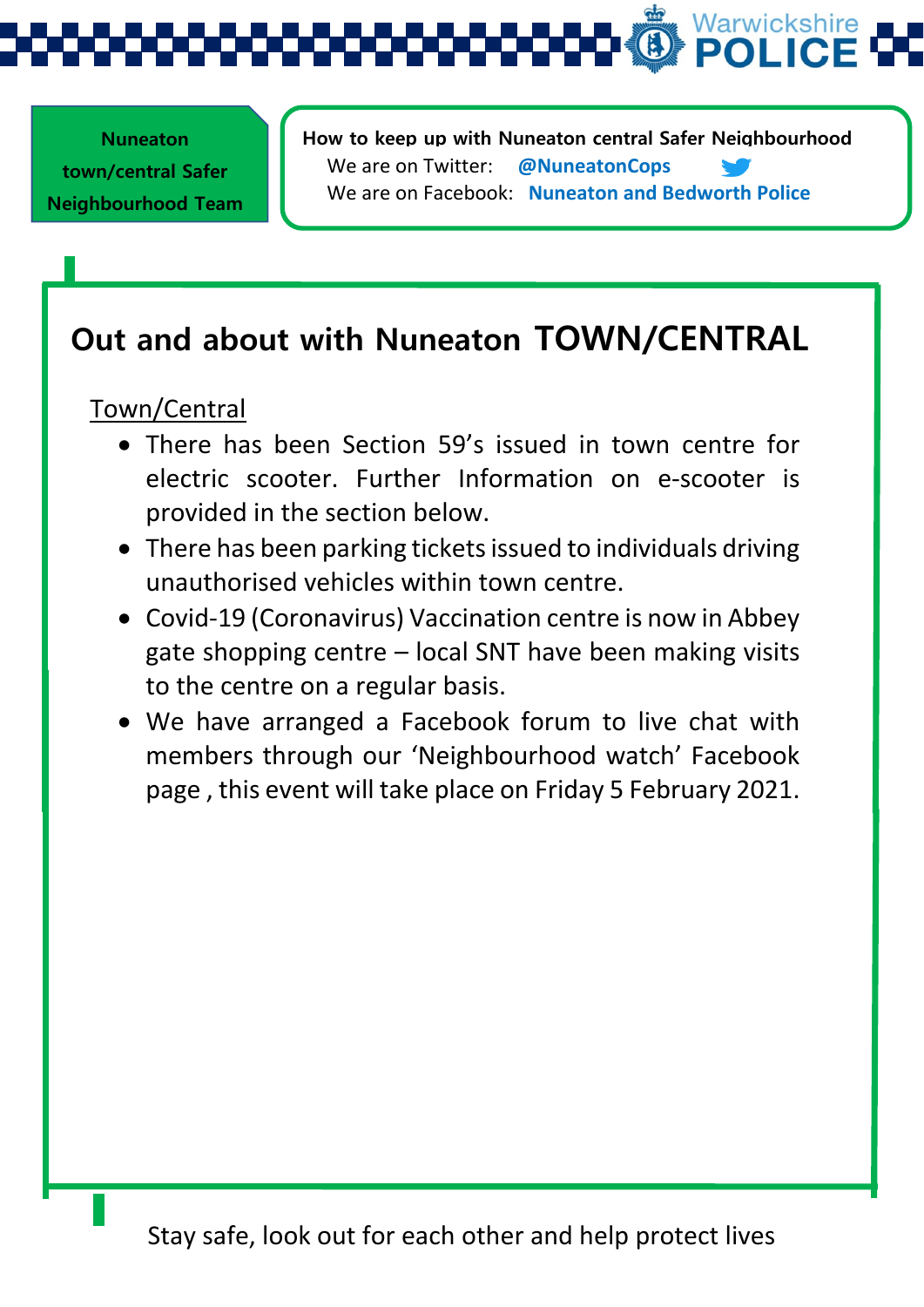### **Don't forget……**

Look out for another live forum in the coming weeks in the neighbourhood watch Facebook page.

What is an e-scooter?

They're two-wheeled scooters with small, electric motors.

Their popularity has grown, and scooter-sharing schemes now operate in more than 100 cities around the world - including San Francisco, Paris and Copenhagen.

People can hire e-scooters, often using smartphone apps, in a way similar to city centre bicycle hire schemes.

Electric scooters are freely available to buy in the UK online and in stores, and they cost anywhere from just over £100 to more than £1000.

Are e-scooters legal in the UK?

Currently, you can buy one, but you can't ride it on a UK public road, cycle lane or pavement. Anyone who does is committing an offence. The only place an e-scooter can be used is on private land, with the permission of the landowner .At the moment, they are classified as [Personal Light Electric Vehicles \(PLEVs\),](https://www.gov.uk/electric-bike-rules) so they're treated as motor vehicles and are subject to all the same legal requirements - MOT, tax, licensing and specific construction.

So, because they don't always have visible rear red lights, number plates or signalling ability, they can't be used legally on the roads.

The law covering e-bikes - which are battery-assisted pedal cycles - doesn't currently cover e-scooters, but the government wants to regulate them in a similar way in future.

Normal scooters, those without motors, are not allowed on pavements or cycle paths - but they can be used on roads.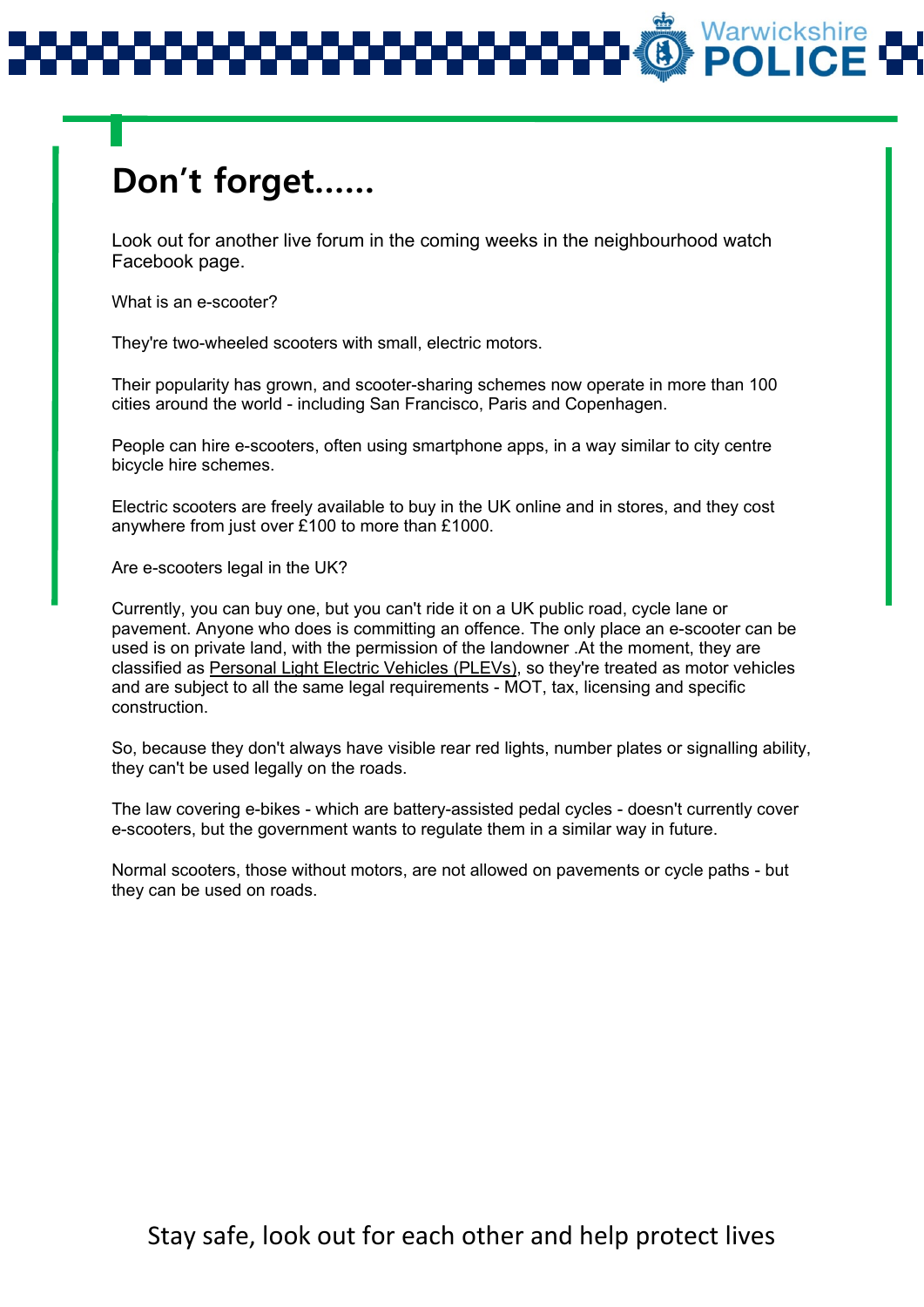

**Update on our priorities**

Stay safe, look out for each other and help protect lives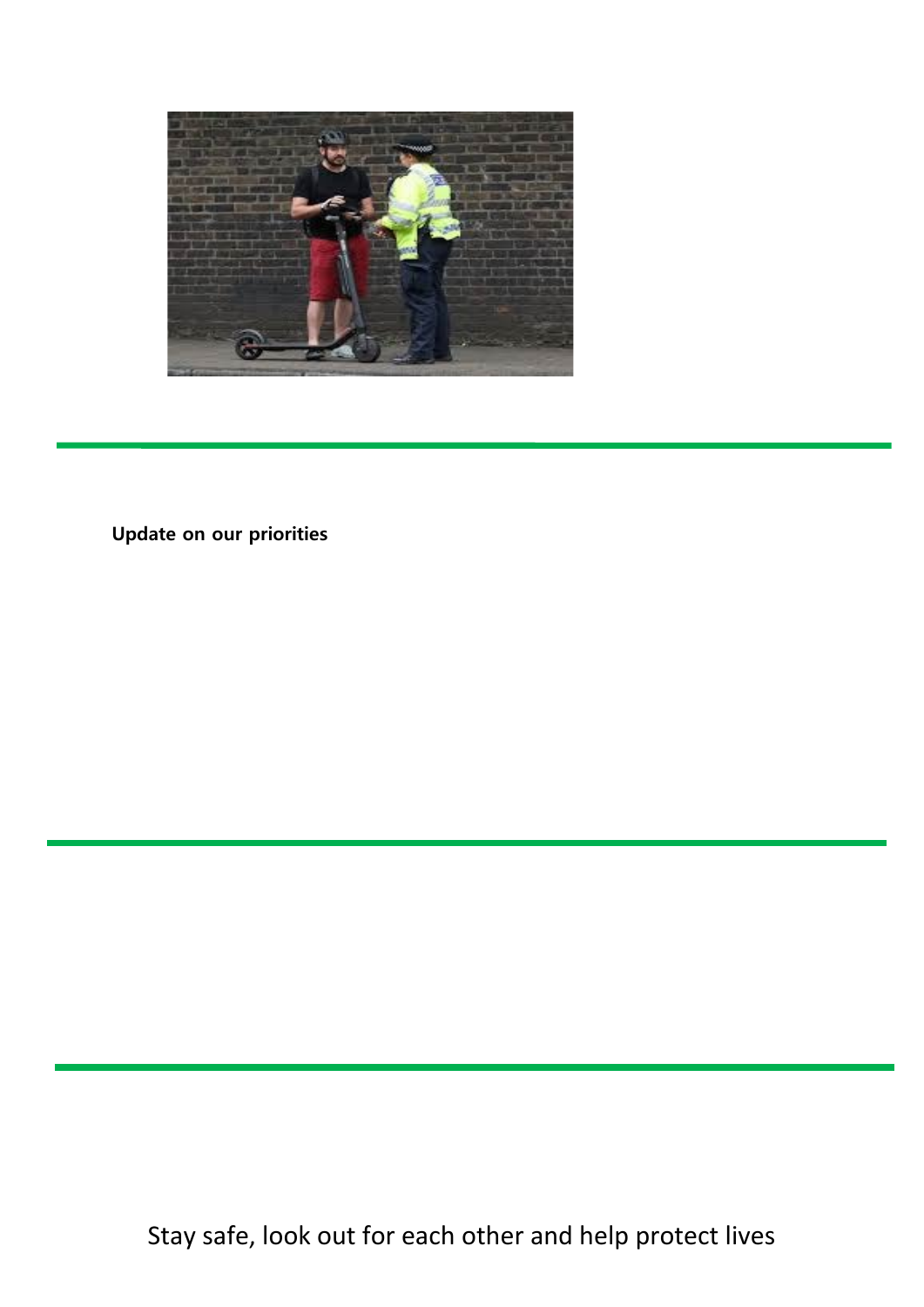# Warwickshire<br>**POLICE**



#### **Monthly Message …**

the legislation and end up having it selzed. There has also been issues within the pedesthan zo<br>terms of vehicles for which PCSO Owens is trying to address. This has been another challenging month not only for Policing but for the community as a whole with the ongoing Lockdown situation. Your local officers have been out and about on patrol throughout this period looking to address community issues. Unfortunately, the pandemic has meant that a lot of the reported local issues have related to possible breaches of the Covid legislation for which enforcement action has been taken on occasions. On the whole though the vast majority of the local public are adhering to what is being asked of them for which again, as local officers, we would like to thank those who are playing their part in helping to reduce the spread. We have also seen the introduction of the vaccination centre within the Town Centre for which, from a policing perspective, have had no issues with, and it has been good to witness the efforts of the other agencies in ensuring that runs as smoothly as possible We also have both Covid testing centres (symptomatic and non-symptomatic) within the town centres and again have had no reported issues with those and thank the staff at those locations for their service also. Away from the pandemic we have seen an increase in e-scooter usage within the area, mainly as a result of people receiving them for Christmas. If you do have one, please familiarise yourself with and do not fall foul of the legislation and end up having it seized. There has also been issues within the pedestrian zone in

As ever, if there is anything you wish to raise with us then please do not hesitate to contact us and stay safe out there.